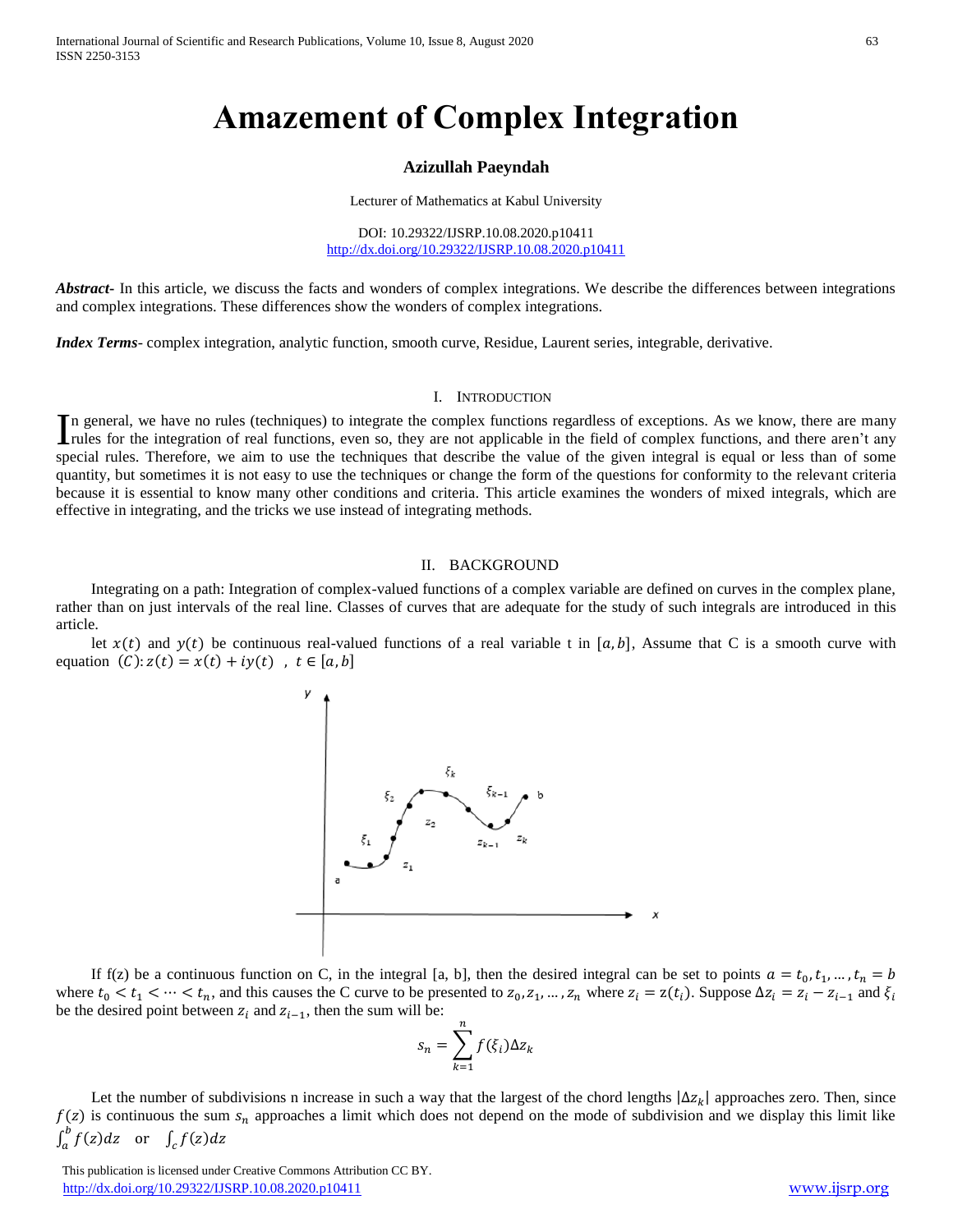International Journal of Scientific and Research Publications, Volume 7, Issue 8, August 2017 64 ISSN 2250-3153

Which called the complex line integral or simply line integral of  $f(z)$  along the directional curve C, or the definite integral of  $f(z)$  from a to b along curve C, in such case,  $f(z)$  is said to be integrable along C, if  $f(z)$  is analytic at all points of a region  $\Re$ and if C is a curve lying in  $\mathfrak{R}$ , then  $f(z)$  is continuous and therefore integrable along with C. [11]

## **LAURENT SERIES**

suppose that the function f(z) across the arc area  $R_1 < |z - z_0| < R_2$ , with the analytical center  $z_0$ , and C represents the simple and closed path (Jordan curve) in a positive direction around  $z_0$ , located in this area (as shown in Figure In this case, at any point z of that area,  $f(z)$  has a series representation. [10]

$$
f(z) = \sum_{n=0}^{\infty} a_n (z - z_0)^n + \sum_{n=0}^{\infty} \frac{b_n}{(z - z_0)^n} \quad (R < |z - z_0| < R_2)
$$

Where:

$$
a_n=\frac{1}{2\pi i}\int_c\frac{f(z)dz}{(z-z_0)^{n+1}}\quad (n=0,1,2,\dots)\quad ,\\ b_n=\frac{1}{2\pi i}\int_c\frac{f(z)dz}{(z-z_0)^{-n+1}}\quad (n=1,2,\dots)
$$

 **TOPIC ANALYSIS:** It is important to understand the techniques of integrations of real-valued functions although they are not applicable for complex integrations. The issue that makes complex integration more complicated is that we don't know what we get by integrating from a curve or integrating from a shape. The length of a curve, area of a plane, and volumes can be obtained by definite real integrations and indefinite integration is studied as the inverse of derivatives, which allow us to guess the value of integral, but the complex integration is neither inverse of derivative nor calculation of the length of curve, area or volume. Let start by describing the following theorem

**THEOREM:** if G be a region contained a smooth curve C and  $f(z)$  be a continuous function on G, then  $f(z)$  is integrable on whole C. [9]

**THEOREM:** if w(t) is a piecewise continuous complex-valued function defined on an interval  $a \le \theta \le b$ , [10] then

$$
\left|\int_a^b w(t)dt\right| \le \int_a^b |w(t)|\,dt \qquad (a \le b)
$$

As an example, let C be right half of a circle  $|z| = 2$  from  $z = -2i$  to  $z = 2i$ . Calculate the value of integral  $I = \int_c \bar{z} dz$ ,  $z =$  $2e^{i\theta}$   $\left(-\frac{\pi}{2}\right)$  $\frac{\pi}{2} \leq \theta \leq \frac{\pi}{2}$  $\frac{\pi}{2}$ ).

**so**

$$
I = \int_{-\frac{\pi}{2}}^{\frac{\pi}{2}} \overline{2e^{i\theta}} (2e^{i\theta})' d\theta = \int_{-\frac{\pi}{2}}^{\frac{\pi}{2}} 2e^{-i\theta} 2ie^{i\theta} d\theta = 4i \int_{-\frac{\pi}{2}}^{\frac{\pi}{2}} d\theta = 4\pi i
$$

Here, the impressive points are, the calculation of integral is definite, integration is on a circle, and integration is on the circle bounded from  $z = -2i$  to  $z = 2i$ , otherwise, there is no physical or geometrical analysis. [12]

The interesting point at the figure below is that we get different results of moving from O to B, but according to vector analysis, the direction  $c_1$  and  $c_2$  must be the same. Therefore, the path is important in complex integrations.

First, calculate the integral on  $c_1$  which is the curve OAB

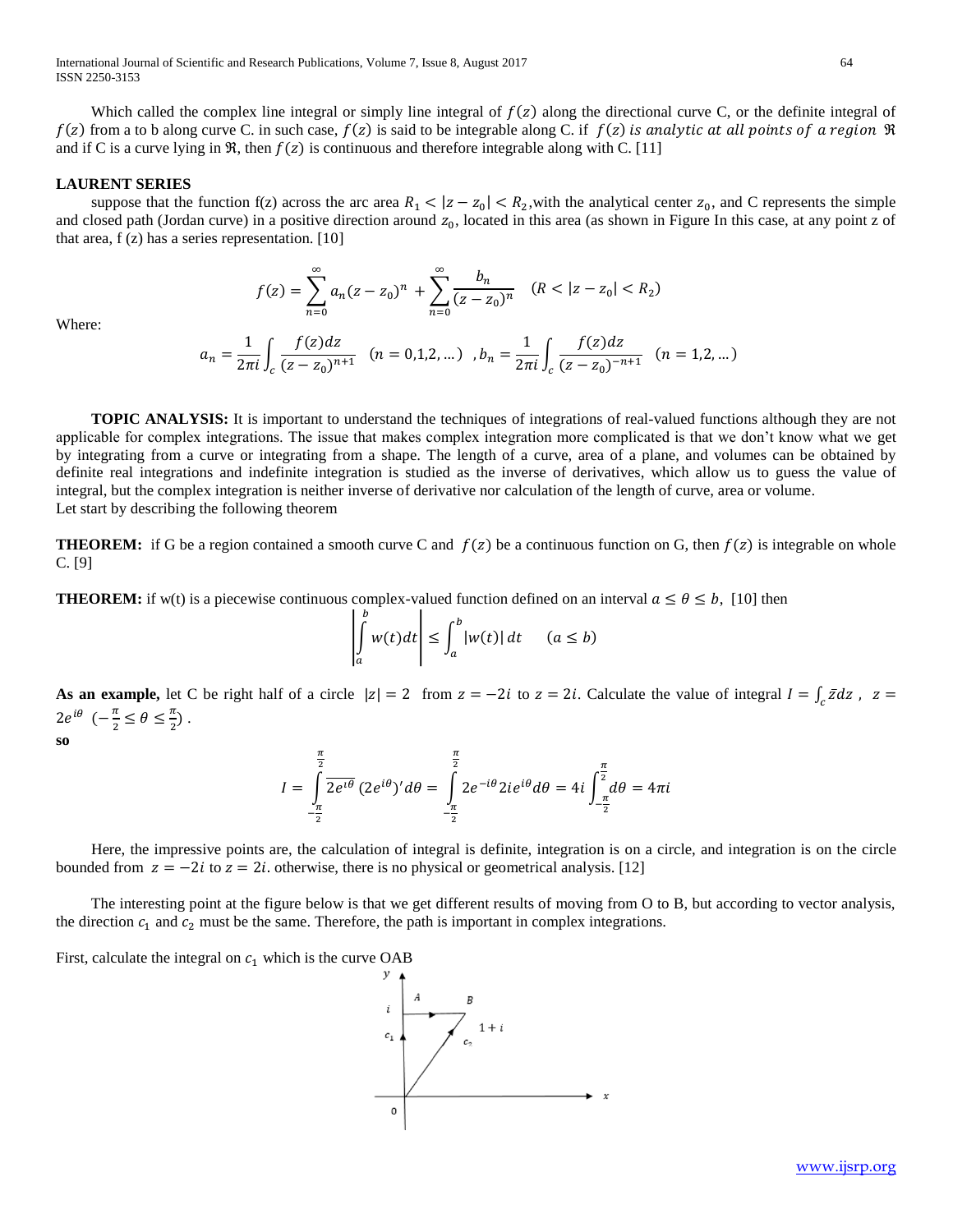International Journal of Scientific and Research Publications, Volume 7, Issue 8, August 2017 65 ISSN 2250-3153

$$
\int_{C_1} f(z)dz = \int_{0A} f(z)dz + \int_{AB} f(z)dz , \qquad \int_{C_2} f(z)dz = \int_{0B} f(z)dz
$$

The physical and geometrical analysis of the differential and integral calculus is that these two paths must have the same result, but in practice, it seems that these two integrals are not the same. It means  $\int_{c_1} f(z) dz \neq \int_{c_2} f(z) dz$  and the function is: [10]

$$
f(z) = y - x - i3x^{2} \quad (z = x + iy).
$$
\n
$$
\int_{OA} f(z)dz = \int_{0}^{1} ydy = i \int_{0}^{1} ydy = i \frac{1}{2}
$$
\n
$$
\int_{AB} f(z)dz = \int_{0}^{1} (1 - x - i3x^{2}) 1dx = \int_{0}^{1} (1 - x) dx - 3i \int_{0}^{1} x^{2}dx = \frac{1}{2} - i
$$
\n
$$
\int_{c_{2}} f(z)dz = \int_{0}^{1} -i3x^{2}(1+i)dx = 3(1-i) \int_{0}^{1} x^{2}dx = 1 - i
$$

Even though started points and ended points of both directions are the same. The value of integral of  $f(z)$  in one direction is different with the other. Therefore the value of integral  $f(z)$  on direction OABO or  $c_1 - c_2$  is not equal to zero:

$$
\int_{c_1} f(z)dz - \int_{c_2} f(z)dz = \frac{-1 + i}{2}
$$

Since we got different results, it may imply that the calculation purpose is obtaining the length of the curve, but we will see that the calculation of integral is dependent on the initial point and terminal point not to the direction of the path. As  $c_1$  and  $c_2$  have the same initial point and terminal point, and the result of integral are different it shows that integration is related to the path. But see the problem below. Here, we consider that C is an arbitrary smooth curve such as  $z = z(t)$ ,  $(a \le t \le b)$  at initial point  $z(a) = z<sub>1</sub>$  to terminal point  $z(b) = z_2$ , to calculate the value of integral:

$$
I = \int_{c_2} f(z)dz = \int_a^b z(t)z'(t)dt = \frac{[z(t)]^2}{2} \Big|_a^b = \frac{[z(b)]^2 - [z(a)]^2}{2} = \frac{z_2^2 - z_1^2}{2}
$$

It is obvious that the integration of real-valued functions is not independent of the form of the curve, but in complex integrations, especially the above relation, it depends on the initial point and terminal point and independent from the form of the curve. In the previous example, we observed that the result of integration depended on the form of the curve and impendent of initial and terminal points. Although the initial and terminal points were the same, the values of the integration of various paths were different. [5]

To generalize the issue for uneven curves, we can divide the curve C to the limit number of smooth curves  $c_k (k = 1, 2, ..., n)$ which ended point of one is the started point of the other. In other words, we assume that the curve  $c_k$  is continued from  $z_k$  to  $z_{k+1}$ . We can write

$$
\int_{c} zdz = \sum_{k=1}^{n} \int_{c_k} zdz = \sum \frac{z_{k+1}^{2} - z_k^{2}}{2} = \frac{z_{n+1}^{2} - z_1^{2}}{2}
$$

As a result, if C is a piecewise smooth curve such that connects two points  $z_0$  and z, then we have

$$
\int_{c} z^{n} dz = \frac{1}{n+1} (z^{n+1} - z_{0}^{n+1})
$$

Therefore, if C is a closed curve, the value of integration is zero because here we have  $z^{n+1} = z_0^{n+1}$ . In the case of integration, if we are dealing with a curve that is not closed but smooth, then it is possible to integrate it simply, but for the uneven curve, we have to partition the curve to the smooth curves  $c_k$  ( $k = 1, 2, ..., n$ ) and integrate from each curve and the summation of values is same as the value of integral C. As a result, the integration of  $f(z) = z$  is on the closed curve is zero (compare to one of the previous examples that the integration on the closed curve was not zero) [2]

Theorem: let  $f(z)$  be a continuous function on smooth curve C which is contained on region G, then  $f(z)$  is integrable on the length C.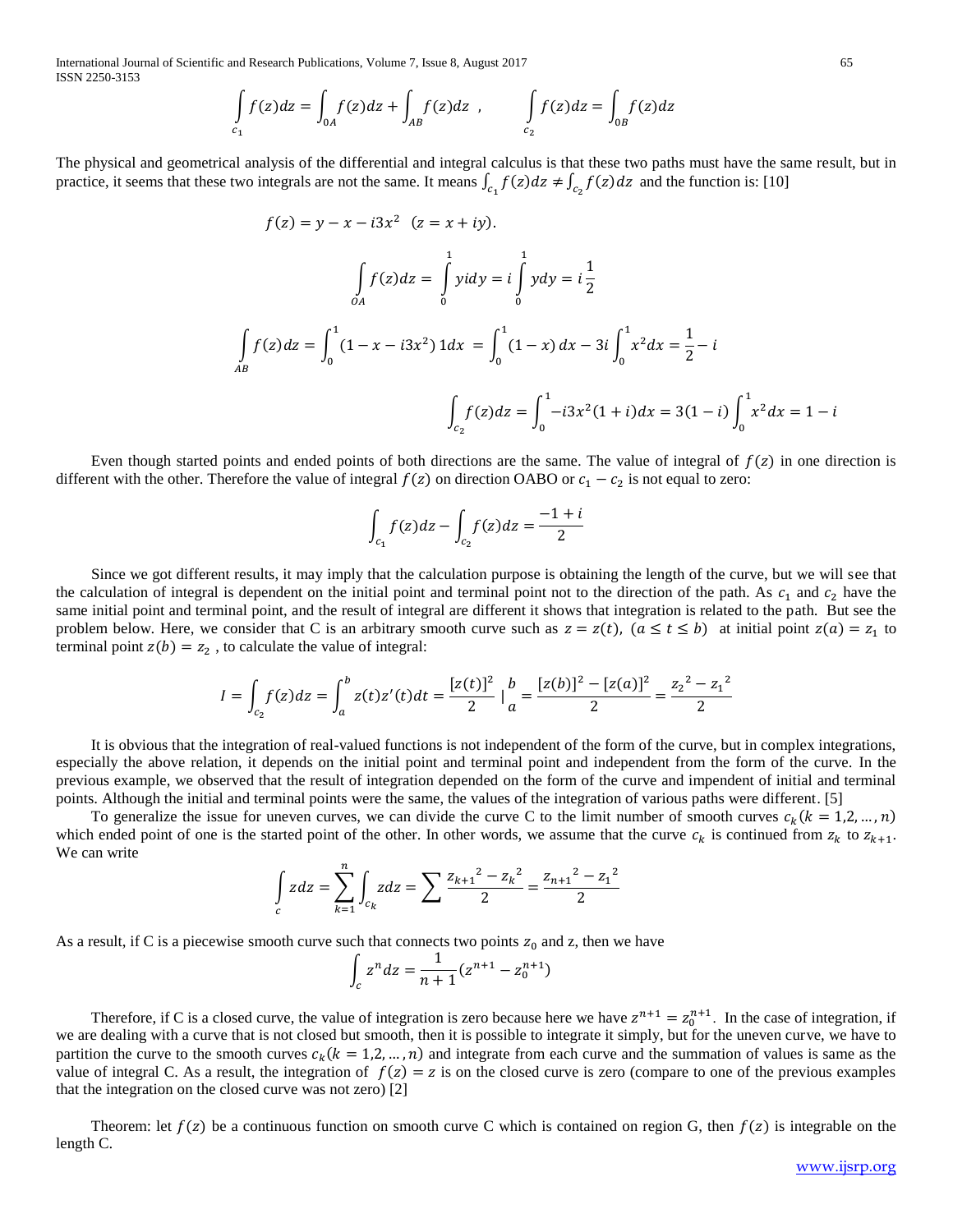International Journal of Scientific and Research Publications, Volume 7, Issue 8, August 2017 66 ISSN 2250-3153

**Theorem**: Suppose  $f(z)$  is integrable along a curve C habing finite length L and suppose there exists a positive number M such that  $|f(z)| \leq M$  on C then  $\left| \int_{c} f(z) dz \right| \leq M L$ . [12]

The theorem does not say anything about the exact value of the integral, but it helps us to recognize the value of the integrals which are less than or equal to some real or complex values. if we compare this method with methods on the integration of real-valued functions, this would not be an appropriate method but in complex integration, this is valuable because here we have no formula to calculate the integral of a complex function. The method is useful not only for calculation of the approximate value of the integral of some function but also is useful to prove many theorems of complex integration. The theorem paves the way to prove the related theorem and to realize the related problems.

**Theorem:** let  $f(z)$  be a continuous function on piecewise smooth curve C which is contained on region G, then for every  $\varepsilon > 0$  there is a polygon in C which is surrounded by L such that

$$
\left| \int_{c} f(z)dz - \int_{L} f(z)dz \right| < \varepsilon
$$



we cannot integrate  $f(z)$  on curve C, we will be able to cover the curve C by another curve like L such as the curve C must be located on the same region and also  $f(z)$  be continuous on the piecewise smooth curve L, by doing this we are assured that the integral of the function  $f(z)$  is the same as integral on C. [3]

**Theorem:** let the function  $f(z)$  be continuous on the connected and simple region G which contained the polygon L then [4]

$$
\int_{L} f(z)dz = \int_{\Delta_1} f(z)dz + \int_{\Delta_2} f(z)dz + \dots + \int_{\Delta_n} f(z)dz
$$

Here, the curves  $\Delta_1, \Delta_2, ..., \Delta_n$  are the borders of triangles which are located on the region G



closed polygonal shapes are interchangeable to triangles. We divide them into triangles and apply integration on every triangle and collect the values of integral then the result would be the same as to the integral of a function on a region closed polygonal shapes. When we divide the shape into triangles and integrate from every side of the triangle. We may think that two times integration from the same sides of triangles will arose the value of integral much bigger, but fortunately, our assumption is not true. It is interesting to know that the integral value of those sides which are common between to triangles will be eliminated because it would be integrated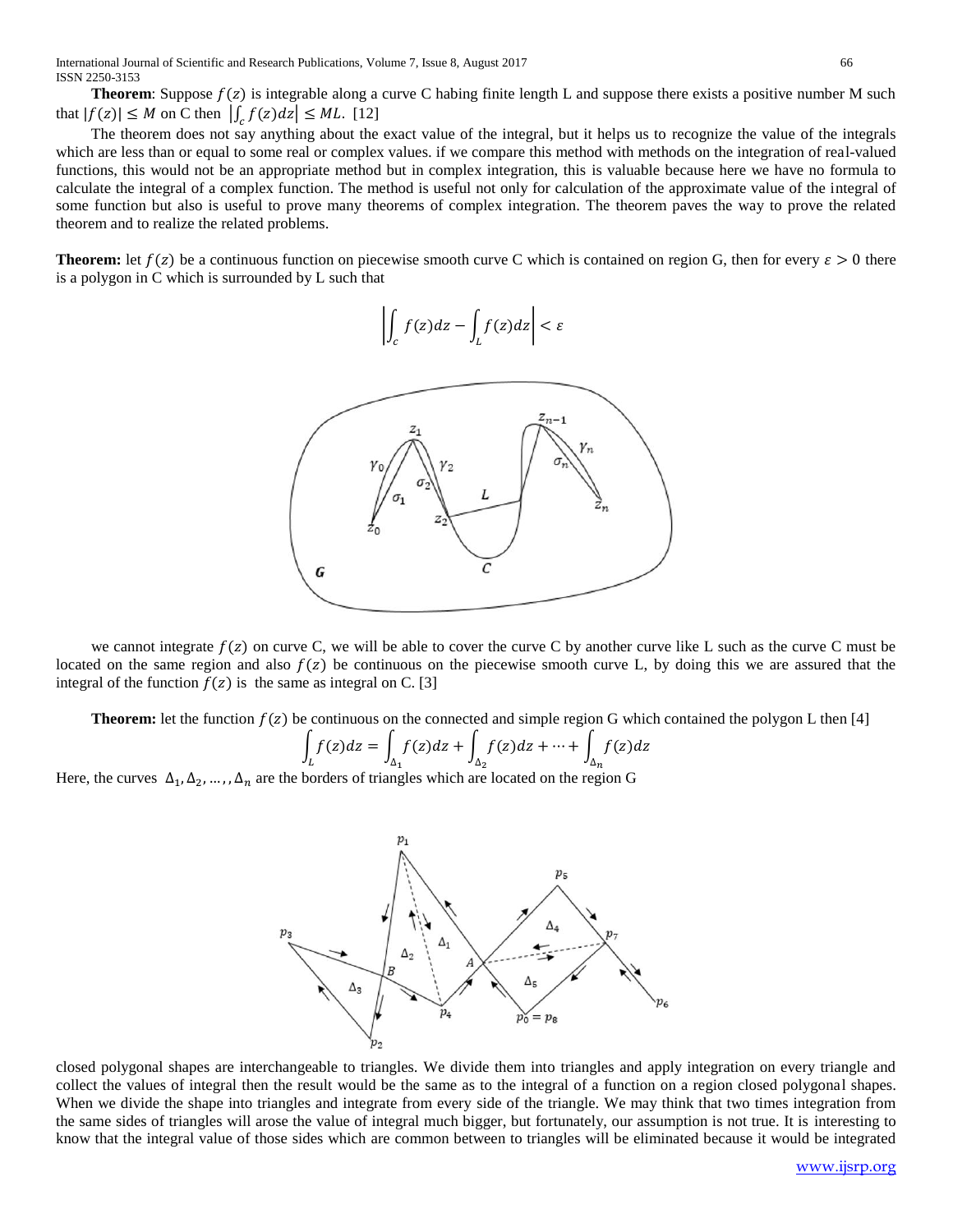twice with the opposite directions and integral of the same side with opposite direction eliminate each other. In this manner we will get the actual value of the integral on curve C. here the partition of the shape in triangles let us calculate the integral without leaving a footprint, this trick is as good as the catalyst in chemistry (a substance that increases the rate of a chemical reaction without itself undergoing any permanent chemical change).

When we limit the region inside of another connected simple closed region G such that the function  $f(z)$  which is continuous on closed curve L, we apply the same method in definite integral in real-valued functions although these two are not comparable because if we divide any area in some shapes then integrate every shape and collect the values, In fact, we collect the areas, but here if we ask, do we get the area in this method in complex integration? Unfortunately, we have no answer to this question.

**Theorem:** if a function  $f(z)$  is analytic at all points interior to and a simple closed contour C, then [11]



The theorem is proved by using triangles such that the region G supposed to be a triangle and the triangle divided into three triangles and continued like that up to n, now we can conclude that in a region which has Regular geometric shape we can apply this method and calculate the value of integral. Cauchy integral's formula led us to any closed curve which satisfies the conditions of the theorem instead of searching any other methods. we can apply the theorem and in this case, the value of the integral is always zero.

The generalization of the Cauchy integral formula shows that if the function  $f(z)$  is analytic in a region I and just continuous in I, the value of integral will be again zero [7]

$$
\int_C f(z)dz = 0
$$

This is known as the generalization of Cauchy integral formula.

 **THEOREM:** The advantage of this theorem is that we will be able to consider the region as an Irregular shape and all the curves that are located inside of the region D can also be an Irregular shape, the only limitation is that the curves must not intersect and overlap each, and  $C_0$  contain all the curves  $C_1, C_2, \ldots, C_n$  where  $C_0$  and  $C_1, C_2, \ldots, C_n$  are Jordan and piecewise smooth curves and also the set of the curve which are inside of the  $C_0$  makes a  $(n + 1)$  connected domain such that the border of the region is supposed to be the borders of n+1 Jordan curves. Assume that the functions  $f(z)$  is analytic on  $\overline{D}$ , by theorem we can take the irregular shapes D and divide it to the sub regions  $C_1, C_2, ..., C_n$  and calculate the integral, this method can help us to calculate the integral of irregular shapes. [6]

$$
\int_{C_0} f(z)dz = \int_{C_1} f(z)dz + \int_{C_2} f(z)dz + \dots + \int_{C_n} f(z)dz
$$

**CAUCHY'S INTEGRAL FORMULA:** If we present the form of the related functions as  $\int_{c} \frac{f(z)}{z-z}$  $\int_{c}^{c} \frac{f(z)}{z-z_0} dz$  we have come up with the best possible answer, which means that we can claim that the value of integral is  $2\pi i$ , it means  $\int_{c} \frac{f(z)}{z}$  $\int_{c}^{1} \frac{f(z)}{z-z_0} dz = 2\pi i$ . we assume that the function  $f(z)$  is analytic on region G which contains the Jordan, closed and piecewise smooth curve C and  $z_0$  is also included. [10]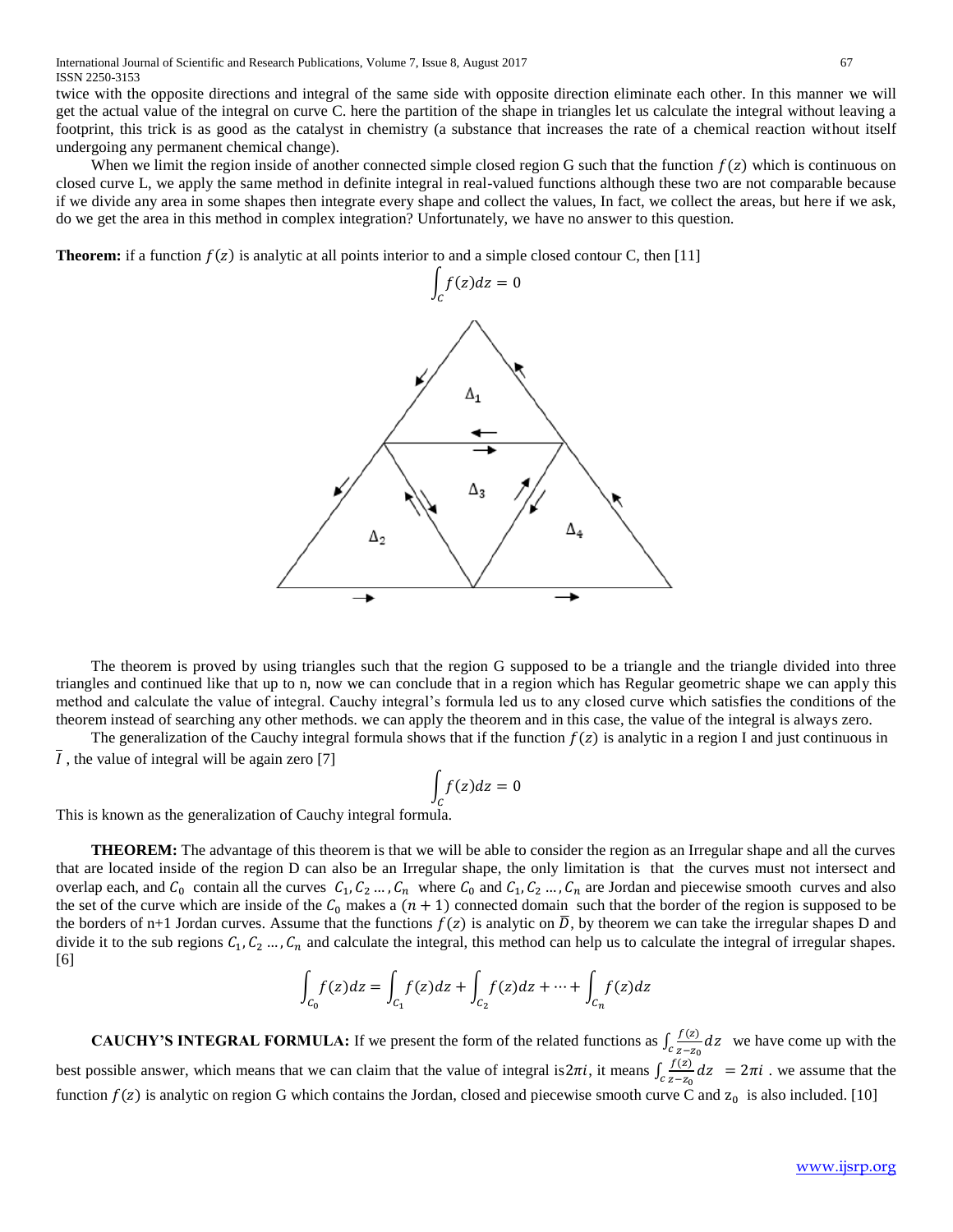International Journal of Scientific and Research Publications, Volume 7, Issue 8, August 2017 68 ISSN 2250-3153

Alongside this, it relates the values of  $f(z)$  inside C to the values of f (z) on the C curve. Note that, if  $z_0$  is outside C, then  $\frac{f(z)}{z-z_0}$  is analytical in and around c and therefore according to Cauchy's integral theorem. we have  $\frac{1}{2\pi i} \int_c \frac{f(z)}{z-z_0}$  $\int_{c}^{\frac{f(z)}{z-z_0}} dz = 0.$ 

Now, another interesting point is that if we assume (Mora's theorem) that the function  $f(z)$  in the G region is continuous and the curve C of the Jordan curve is a smooth part, and also the

function  $f(z)$ , in all sub-regions, the closed part is a smooth. C located in G has properties

 $\int_{C_i} f(z) dz = 0$  In this case, the function  $f(z)$  in G is analytical. [10]

 **THE DERIVATIVE OF ANALYTIC FUNCTIONS:** We can make a conclusion from Cauchy's integral formula that if a function is analytic at a point then the derivatives of any degree exist and analytic at that point. Luckily the derivatives of analytic functions are another helpful way for calculation of complex integrals and in this method, we may often use the series like Laurent series so the first and second derivative of analytic functions are [11]

$$
\int_{c} \frac{f(s)}{(s-z)^2} ds = f'(z) 2\pi i \qquad , \quad \int_{c} \frac{f(s)}{(s-z)^3} ds = f''(z) \pi i
$$

Therefore, in general, we write

$$
\int_{c} \frac{f(s)}{(s-z)^{3}} ds = 2\pi i f^{(n)}(z) \frac{1}{n!}
$$

Where z is included, the curve C and S show the point, which is on the boundary, points of C.

**RESIDUES:** The residue is the most powerful method for complex integration in this case, we need to know the Laurent series and based on this series we have to extend the functions as series and find  $b<sub>1</sub>$  and after that, we can easily calculate the required complex integral, as we know in Laurent series we have  $a_n$  and  $b_n$  which are the coefficient of the Laurent series, there is no need to introduce and calculate  $a_n$  only the formula of  $b_n$  is enough which is [10]

$$
b_n = \frac{1}{2\pi i} \int_c \frac{f(z)dz}{(z - z_0)^{-n+1}} \qquad (n = 1, 2, \dots)
$$

Where n=1 we have  $b_1 = \frac{1}{2\pi i} \int_c f(z) dz$  which is the best way to calculate  $\int_c f(z) dz$ .

The complex number  $b_1$  is the coefficient of  $\frac{1}{z-z_0}$  in Laurent series and called the residue of the function  $f(z)$  at a singular  $z_0$  and write as *Res*  $f(z)$ .

Without any exceptional conditions that we have faced in very simple functions, we have no other way around to calculate the complex integral therefore the method of residue is very useful for complex integrations.

If we realize the method of residue we would see the attraction, the procedure of calculating  $\int_c f(z) dz$  is an interesting technique. we use derivative, Laurent series, and sometimes Tylor series to calculate the integrals. Although the way is long and tough, we have to apply it because we have no other way around. [11]

For instance, we consider a circle C with  $|z - 2| = 1$  and calculate the value of  $\int \frac{dz}{z(z)}$  $z(z-2)^4$ As we know here 0 and 2 are the isolated singular points of the function  $f(z) = \frac{1}{z(z)}$  $\frac{1}{z(z-2)^4}$  the functions have Laurent series at the neighborhood  $0 < |z - 2| < 2$ , so we can write

$$
\frac{1}{1-z} = \sum_{n=0}^{\infty} z^n \qquad (|z| < 1)
$$
\n
$$
\Rightarrow \frac{1}{z(z-2)^4} = \frac{1}{(z-2)^4} \cdot \frac{1}{z} = \frac{1}{(z-2)^4} \cdot \frac{1}{2 + (z-2)}
$$
\n
$$
= \frac{1}{(z-2)^4} \cdot \frac{1}{2\left(1 + \frac{(z-2)}{2}\right)} = \frac{1}{2(z-2)^4} \cdot \frac{1}{1 - \left(-\frac{(z-2)}{2}\right)}
$$
\n
$$
= \frac{1}{2(z-2)^4} \cdot \sum_{n=0}^{\infty} \left[\frac{-(z-2)}{2}\right]^n = \frac{1}{2(z-2)^4} \cdot \sum_{n=0}^{\infty} (-1)^n \left[\frac{(z-2)}{2}\right]^n
$$
\n
$$
= \sum_{n=0}^{\infty} (-1)^n \frac{(z-2)^{n-4}}{2^{n+1}}
$$

Here for n=3, we have